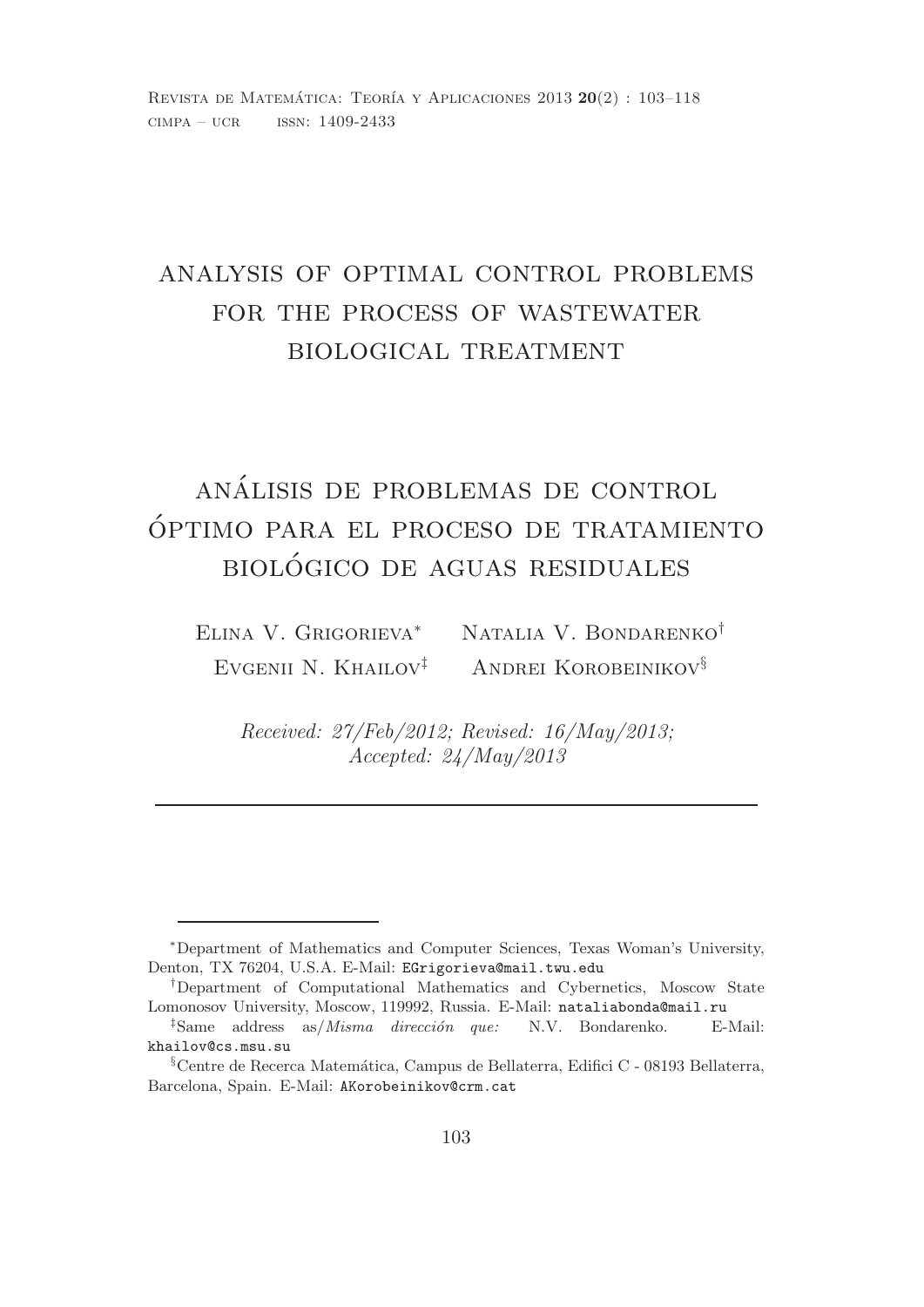#### Abstract

We consider a three-dimensional deterministic control model of the process of aerobic wastewater biotreatment. For this model, we formulate and solve two optimal control problems, each of which has a corresponding minimizing functional. For the first problem, the functional is a weighted sum of the pollutant concentration at the end of a fixed time interval and the cumulative biomass concentration over the interval. For the second problem, the functional is a weighted sum of the pollutant concentration at the end of the time interval and the cumulative oxygen and biomass concentrations over the interval. In order to solve these problems, we apply the Pontryagin Maximum Principle. The switching functions are analytically investigated and uniquely determine the type of the optimal controls for the considered problems. Their properties allow the simplification of the optimal control problems to that of finitedimensional constrained minimization. Numerical solutions of the optimal control problems are also provided.

Keywords: wastewater treatment, nonlinear model, optimal control.

#### Resumen

Consideramos un modelo de control determinístico tridimensional del proceso de biotratamiento aeróbico de aguas residuales. Para este modelo, formulamos y resolvemos dos problemas de control óptimo, cada uno de los cuales tiene un funcional a minimizar. Para el primer problema, el funcional es una suma ponderada de la concentración del contaminante al final de un intervalo de tiempo fijo y la concentración acumulada de la biomasa sobre el intervalo. Para el segundo problema, el funcional es una suma ponderada de la concentración del contaminante al final del intervalo de tiempo y las concentraciones acumuladas de oxígeno y biomasa sobre el intervalo. Para resolver estos problemas, aplicamos el Principio del Máximo de Pontryagin. Las funciones de conmutación son investigadas analíticamente y determinan unívocamente el tipo de controles ´optimos para los problemas considerados. Sus propiedades permiten la simplificación de los problemas de control óptimo para una minimización finitodimensional con restricciones. Se brindan las soluciones numéricas de los problemas de control óptimo.

Palabras clave: tratamiento de aguas residuales, modelo no lineal, control óptimo.

Mathematics Subject Classification: 49J15, 49N90, 93C10, 93C95.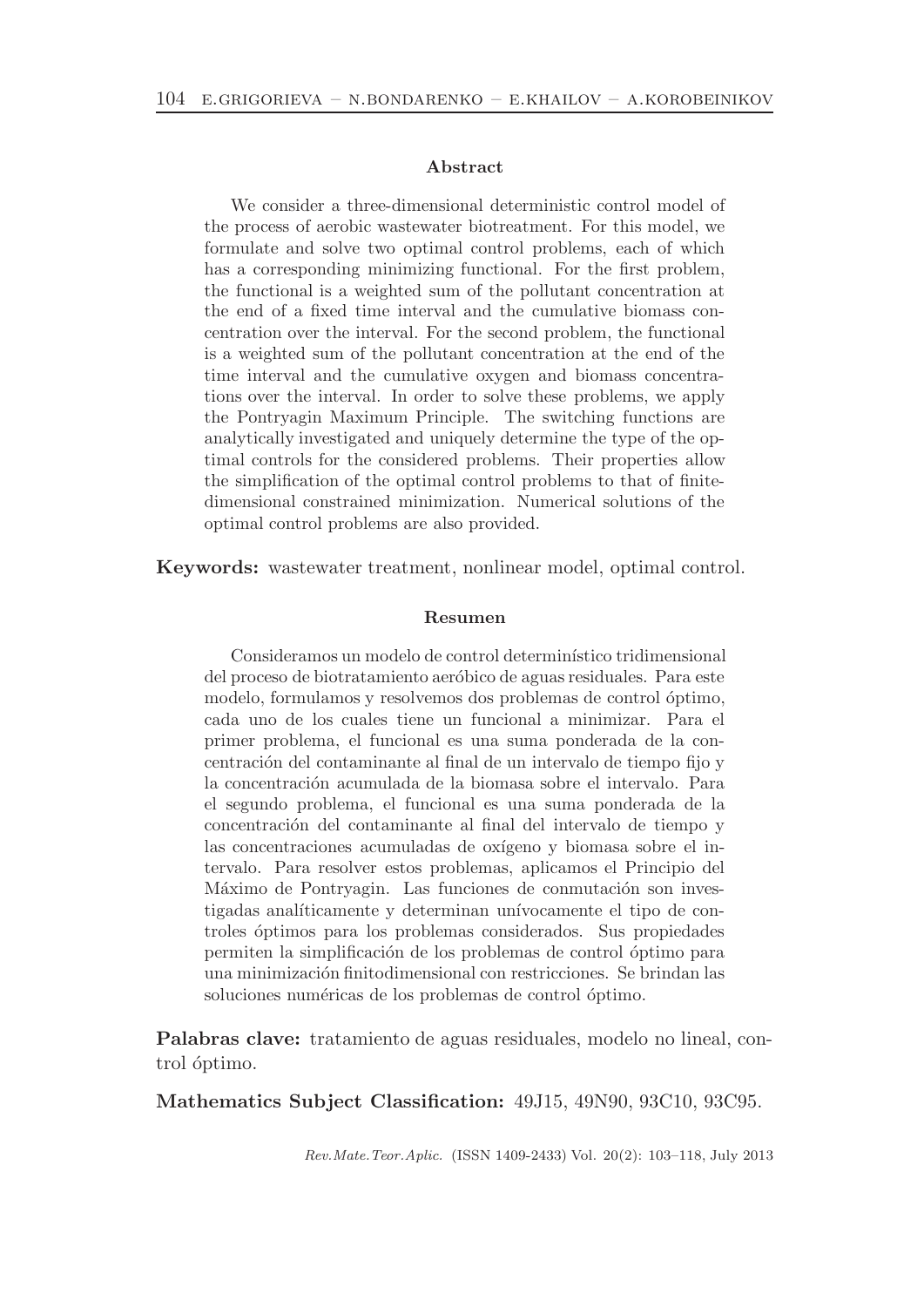### 1 Introduction

The objectives of the biological treatment of wastewater are  $(i)$  the elimination of pathogenic microorganisms and  $(ii)$  the reduction of the organic matter to an acceptable level. Autothermal thermophilic aerobic digestion (ATAD) is one method used to treat wastewater with non-pathogenic thermophilic bacteria [9, 2]. The bacteria consume the organic matter and kill pathogenic microorganisms with heat produced as a by-product of the metabolic synthesis. This process is effective but costly, as it requires continuous aeration. An intention of reduction of the high cost motivates intensive mathematical studies of this process. A possibility to control the process leads to a variety of optimal control problems, which are associated with this process.

Some of these problems, such as the minimization of a pollutant concentration at the terminal time and construction of the attainable set were considered in our earlier publications [3, 4]. The minimization of the total energy consumption was presented at the 2012 Joint AMS–MAA mathematics meeting in Boston, USA [5]. In addition, [3] contains a fairly complete review of the process of biological wastewater treatment and, in particular, modeling and control of the ATAD. In this investigation, we examine the minimization of a weighted sum of organic pollutants and pathogenic microorganisms at the end of the fixed treating time interval and the integral concentrations of oxygen and biomass over a finite time interval.

### 2 Mathematical model

A mathematical model of the process can be formulated as the following system of three ordinary differential equations with initial conditions:

$$
\begin{cases}\n\dot{x}_1(t) = -x_1(t)x_2(t)x_3(t) + u(t)(m - x_1(t)), \ t \in [0, T], \\
\dot{x}_2(t) = -x_1(t)x_2(t)x_3(t), \\
\dot{x}_3(t) = x_1(t)x_2(t)x_3(t) - dx_3(t), \\
x_1(0) = x_1^0, \ x_2(0) = x_2^0, \ x_3(0) = x_3^0, \\
x_1^0 \in (0, m), \ x_2^0 > 0, \ x_3^0 > 0.\n\end{cases}
$$
\n(1)

Here,  $x_1(t)$  is the concentration of oxygen;  $x_2(t)$  is the concentration of organic matter (pollutants);  $x_3(t)$  is the concentration of the thermophilic aerobic bacteria. This model assumes that the reaction is described by the mass action law [6]. System (1) is considered on a fixed time interval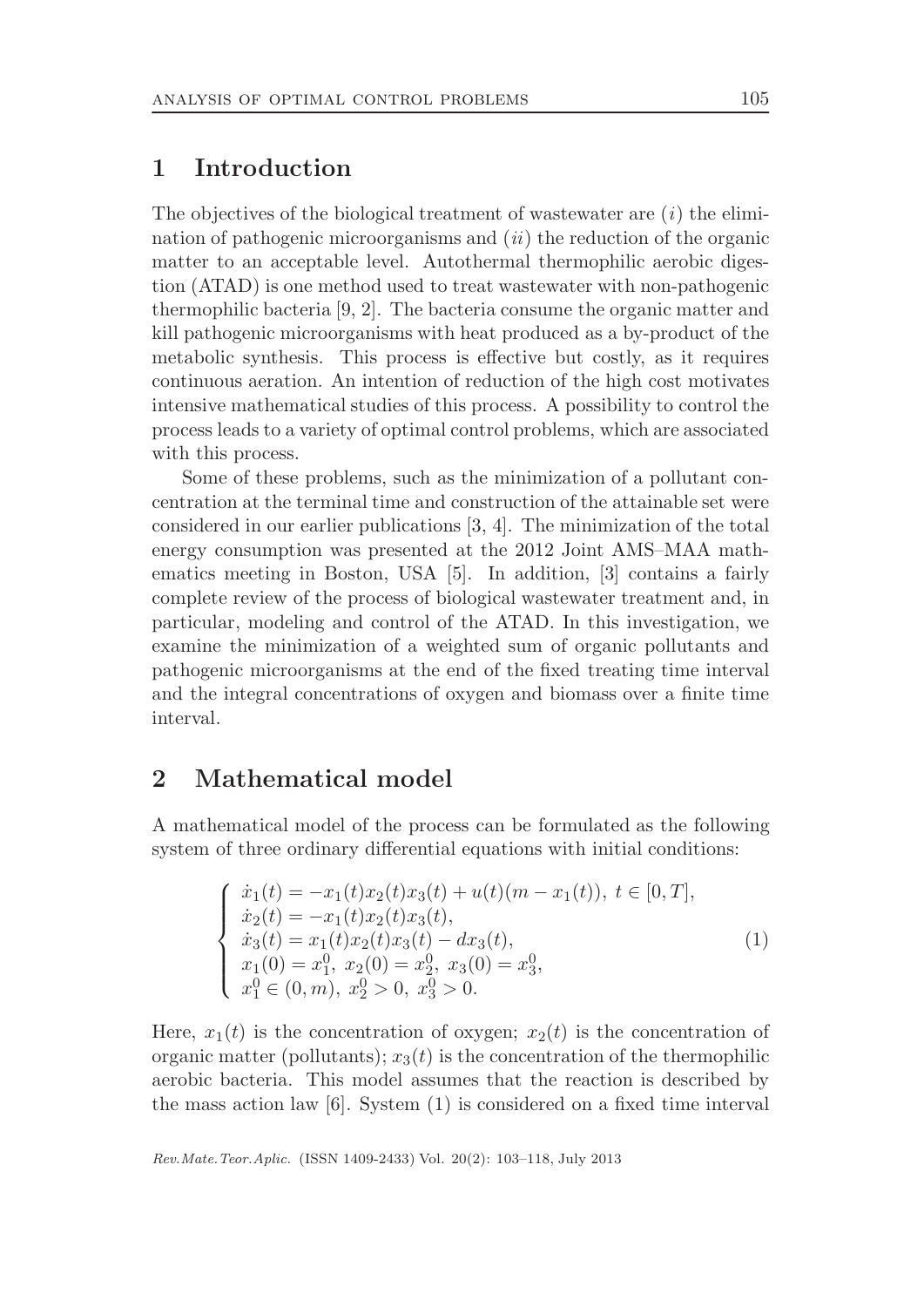$[0, T]$ , which corresponds with the duration of the treatment of a single batch. The first equation of the system describes the evolution of the oxygen concentration in the treated sludge: here the first term defines its consumption in the reaction and the second term characterizes the rate of aeration. In the latter, the function  $u(t)$  is the air pumping rate, which also serves as the control function for this model. The second equation expresses the reduction of the pollutant concentration due to the reaction. Finally, the third equation of system (1) describes the growth of biomass of the thermophilic aerobic bacteria in the reaction; the bacteria are also dying due to natural reasons at a per capita rate d. The system is complemented with positive initial conditions and a constraint on the oxygen pumping rate.

System (1) is a controlled system, where function  $u(t)$  is the control. The corresponding set of admissible controls  $D(T)$  is composed of all Lebesgue measurable functions  $u(t)$ , which for almost all  $t \in [0, T]$ satisfy the inequalities:

$$
0 \le u(t) \le u_{\max},
$$

where  $u_{\text{max}}$  is the maximum rate of aeration.

The following Lemmas describe the properties of the phase variables  $x_1(t)$ ,  $x_2(t)$  and  $x_3(t)$  for system (1) and the upper boundary for  $x_1(t)$ .

**Lemma 1** For an arbitrary control  $u(\cdot) \in D(T)$  the corresponding solutions  $x_1(t)$ ,  $x_2(t)$ ,  $x_3(t)$  of system (1) are defined for all  $t \in [0, T]$  and satisfy inequalities:

$$
0 < x_1(t) < x_1^{\max}, \ 0 < x_2(t) < x_2^{\max}, \ 0 < x_3(t) < x_3^{\max}, \ t \in (0, T],
$$

where

$$
x_1^{\max} = x_1^0 + m u_{\max} T
$$
,  $x_2^{\max} = x_2^0$ ,  $x_3^{\max} = x_3^0 e^{x_2^0 T (x_1^0 + m u_{\max} T)}$ .

**Lemma 2** Inequality  $x_1(t) < m$  holds for all  $t \in [0, T]$  and all  $u(\cdot) \in$  $D(T)$ .

Proofs of Lemmas 1 and 2 are given in [3, 1]. These Lemmas allow us to assume that  $x_1^{\max} = m$ .

#### 3 Optimal control problems

We are now ready to formulate optimal control problems for system (1).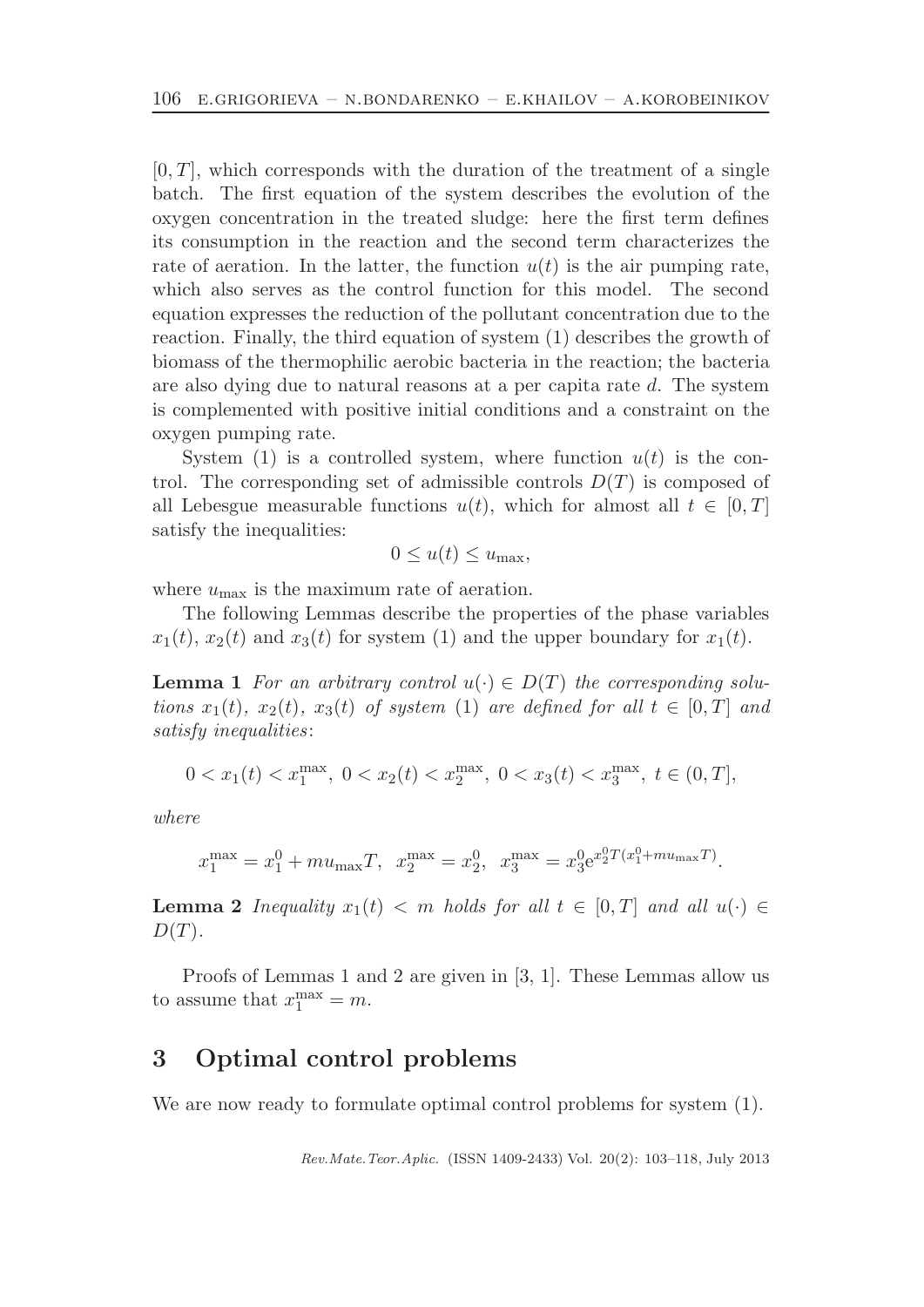The first problem, which we denote  $(\widehat{P})$ , is in a minimizing of a weighted sum of the pollutant concentration at the moment T and the cumulative biomass over interval  $[0, T]$ :

$$
\widehat{J}(u) = x_2(T) + \gamma \int_0^T x_3(t)dt \to \min_{u(\cdot) \in D(T)}.
$$

The second problem, which is denoted  $(\widetilde{P})$ , is in a minimizing of a weighted sum of the pollutant concentration at the moment  $T$  and the cumulative concentrations of the biomass and oxygen over interval  $[0, T]$ :

$$
\widetilde{J}(u) = x_2(T) + \int_0^T \left( \alpha x_1(t) + \beta x_3(t) \right) dt \to \min_{u(\cdot) \in D(T)}.
$$

Here  $\alpha$ ,  $\beta$  and  $\gamma$  are given positive constants.

The existence of the optimal solutions for the optimal control problems  $(\widehat{P})$  and  $(\widehat{P})$  follows from [7]. Let function  $\widehat{u}_*(t)$  be the optimal control for problem  $(\widehat{P})$ , and  $\widehat{x}_*(t) = (\widehat{x}_1^*(t), \widehat{x}_2^*(t), \widehat{x}_3^*(t))^{\top}$  be the corresponding optimal solution of system (1); respectively, let function  $\tilde{u}_*(t)$  be the optimal control for problem  $(\tilde{P})$ , and  $\tilde{x}_*(t) = (\tilde{x}_1^*(t), \tilde{x}_2^*(t), \tilde{x}_3^*(t))^{\top}$  be the corresponding optimal solution of the system (1). Here  $\top$  is transpose.

### 4 Pontryagin maximum principle

In order to analyze the optimal control problems  $(\widehat{P})$  and  $(\widetilde{P})$ , we apply the Pontryagin Maximum Principle [8].

For problem  $(\widehat{P})$ , for the optimal control  $\widehat{u}_*(t)$  and the corresponding optimal trajectory  $\hat{x}_*(t) = (\hat{x}_1^*(t), \hat{x}_2^*(t), \hat{x}_3^*(t))^{\top}$  there is a non-trivial solution  $\hat{\psi}_*(t) = (\hat{\psi}_1^*(t), \hat{\psi}_2^*(t), \hat{\psi}_3^*(t))^{\top}$  of the adjoint system

$$
\begin{cases}\n\hat{\psi}_{1}^{*}(t) = \hat{u}_{*}(t)\hat{\psi}_{1}^{*}(t) + \hat{x}_{2}^{*}(t)\hat{x}_{3}^{*}(t)\left(\hat{\psi}_{1}^{*}(t) + \hat{\psi}_{2}^{*}(t) - \hat{\psi}_{3}^{*}(t)\right), \\
\hat{\psi}_{2}^{*}(t) = \hat{x}_{1}^{*}(t)\hat{x}_{3}^{*}(t)\left(\hat{\psi}_{1}^{*}(t) + \hat{\psi}_{2}^{*}(t) - \hat{\psi}_{3}^{*}(t)\right), \\
\hat{\psi}_{3}^{*}(t) = \hat{x}_{1}^{*}(t)\hat{x}_{2}^{*}(t)\left(\hat{\psi}_{1}^{*}(t) + \hat{\psi}_{2}^{*}(t) - \hat{\psi}_{3}^{*}(t)\right) + d\hat{\psi}_{3}^{*}(t) + \gamma, \\
\hat{\psi}_{1}^{*}(T) = 0, \ \hat{\psi}_{2}^{*}(T) = -1, \ \hat{\psi}_{3}^{*}(T) = 0,\n\end{cases}
$$
\n(2)

which satisfies the relationship

$$
\widehat{u}_*(t) = \begin{cases}\nu_{\text{max}} & , \text{ when } \widehat{L}(t) > 0, \\ u \in [0, u_{\text{max}}] & , \text{ when } \widehat{L}(t) = 0, \\ 0 & , \text{ when } \widehat{L}(t) < 0.\end{cases}
$$
\n(3)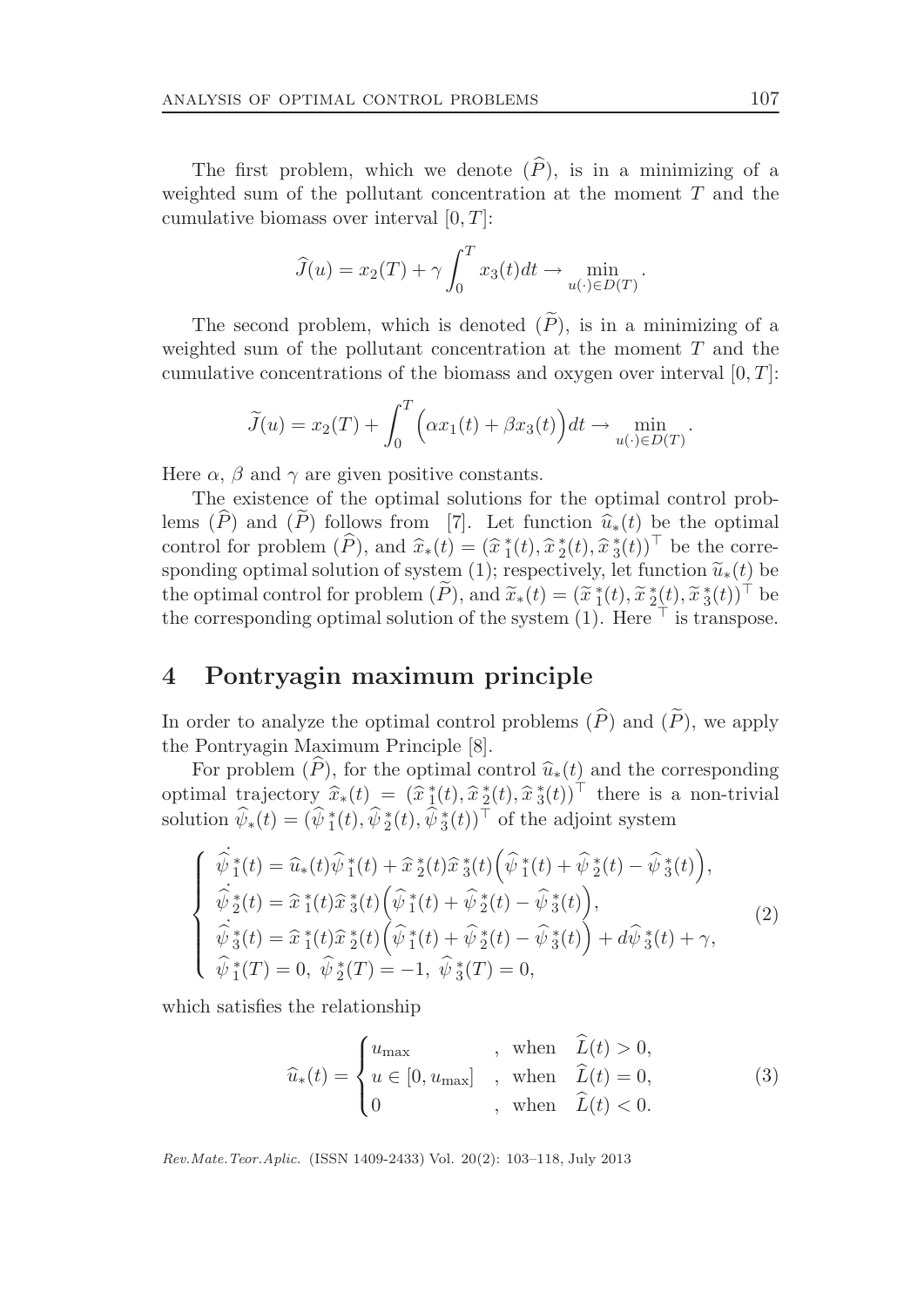Here,  $\widehat{L}(t) = \widehat{\psi}_1^*(t)$  is the switching function for problem  $(\widehat{P})$ ; its definition takes into account inequality  $m - \hat{x}^*_{1}(t) > 0$  for  $t \in [0, T]$ , which follows from Lemma 2.

Likewise, for problem  $(\widetilde{P})$ , for the optimal control  $\widetilde{u}_*(t)$  and the corresponding optimal trajectory  $\widetilde{x}_*(t) = (\widetilde{x}_1^*(t), \widetilde{x}_2^*(t), \widetilde{x}_3^*(t))^{\top}$  there is a non-trivial solution  $\widetilde{\psi}_*(t) = (\widetilde{\psi}_1^*(t), \widetilde{\psi}_2^*(t), \widetilde{\psi}_3^*(t))^{\top}$  of the adjoint system

$$
\begin{cases}\n\vec{\psi}_{1}^{*}(t) = \tilde{u}_{*}(t)\tilde{\psi}_{1}^{*}(t) + \\
+ \tilde{x}_{2}^{*}(t)\tilde{x}_{3}^{*}(t)\left(\tilde{\psi}_{1}^{*}(t) + \tilde{\psi}_{2}^{*}(t) - \tilde{\psi}_{3}^{*}(t)\right) + \alpha, \\
\vec{\psi}_{2}^{*}(t) = \tilde{x}_{1}^{*}(t)\tilde{x}_{3}^{*}(t)\left(\tilde{\psi}_{1}^{*}(t) + \tilde{\psi}_{2}^{*}(t) - \tilde{\psi}_{3}^{*}(t)\right), \\
\vec{\psi}_{3}^{*}(t) = \tilde{x}_{1}^{*}(t)\tilde{x}_{2}^{*}(t)\left(\tilde{\psi}_{1}^{*}(t) + \tilde{\psi}_{2}^{*}(t) - \tilde{\psi}_{3}^{*}(t)\right) + d\tilde{\psi}_{3}^{*}(t) + \beta, \\
\tilde{\psi}_{1}^{*}(T) = 0, \ \tilde{\psi}_{2}^{*}(T) = -1, \ \tilde{\psi}_{3}^{*}(T) = 0,\n\end{cases}
$$
\n(4)

such that the relationship

$$
\widetilde{u}_*(t) = \begin{cases}\nu_{\text{max}} & , \text{ when } \widetilde{L}(t) > 0, \\
u \in [0, u_{\text{max}}] & , \text{ when } \widetilde{L}(t) = 0, \\
0 & , \text{ when } \widetilde{L}(t) < 0,\n\end{cases}
$$
\n(5)

hold. Here  $\tilde{L}(t) = \tilde{\psi}_1^*(t)$  is the switching function of problem  $(\tilde{P})$ ; this takes into account inequality  $m - \tilde{x}_1^*(t) > 0$  for  $t \in [0, T]$ , which follows from Lemma 2.

We have to define auxiliary functions:

$$
\widehat{G}(t) = \widehat{\psi}_{1}^{*}(t) + \widehat{\psi}_{2}^{*}(t) - \widehat{\psi}_{3}^{*}(t), \ \widehat{P}(t) = -\widehat{\psi}_{3}^{*}(t) - \gamma d^{-1}, \n\widehat{f}(t) = \widehat{x}_{2}^{*}(t)\widehat{x}_{3}^{*}(t) + \widehat{x}_{3}^{*}(t)\widehat{x}_{1}^{*}(t) - \widehat{x}_{1}^{*}(t)\widehat{x}_{2}^{*}(t), \ t \in [0, T]
$$

for problem  $(\widehat{P})$ , and similarly, the functions:

$$
\widetilde{G}(t) = \widetilde{\psi}_{1}^{*}(t) + \widetilde{\psi}_{2}^{*}(t) - \widetilde{\psi}_{3}^{*}(t) + \alpha \left(\widetilde{x}_{2}^{*}(t)\widetilde{x}_{3}^{*}(t)\right)^{-1},
$$
  
\n
$$
\widetilde{P}(t) = -\widetilde{\psi}_{3}^{*}(t) + \alpha \left(\widetilde{x}_{2}^{*}(t)\widetilde{x}_{3}^{*}(t)\right)^{-1} - \beta d^{-1},
$$
  
\n
$$
\widetilde{f}(t) = \widetilde{x}_{2}^{*}(t)\widetilde{x}_{3}^{*}(t) + \widetilde{x}_{3}^{*}(t)\widetilde{x}_{1}^{*}(t) - \widetilde{x}_{1}^{*}(t)\widetilde{x}_{2}^{*}(t), t \in [0, T]
$$

for problem  $(\widetilde{P})$ .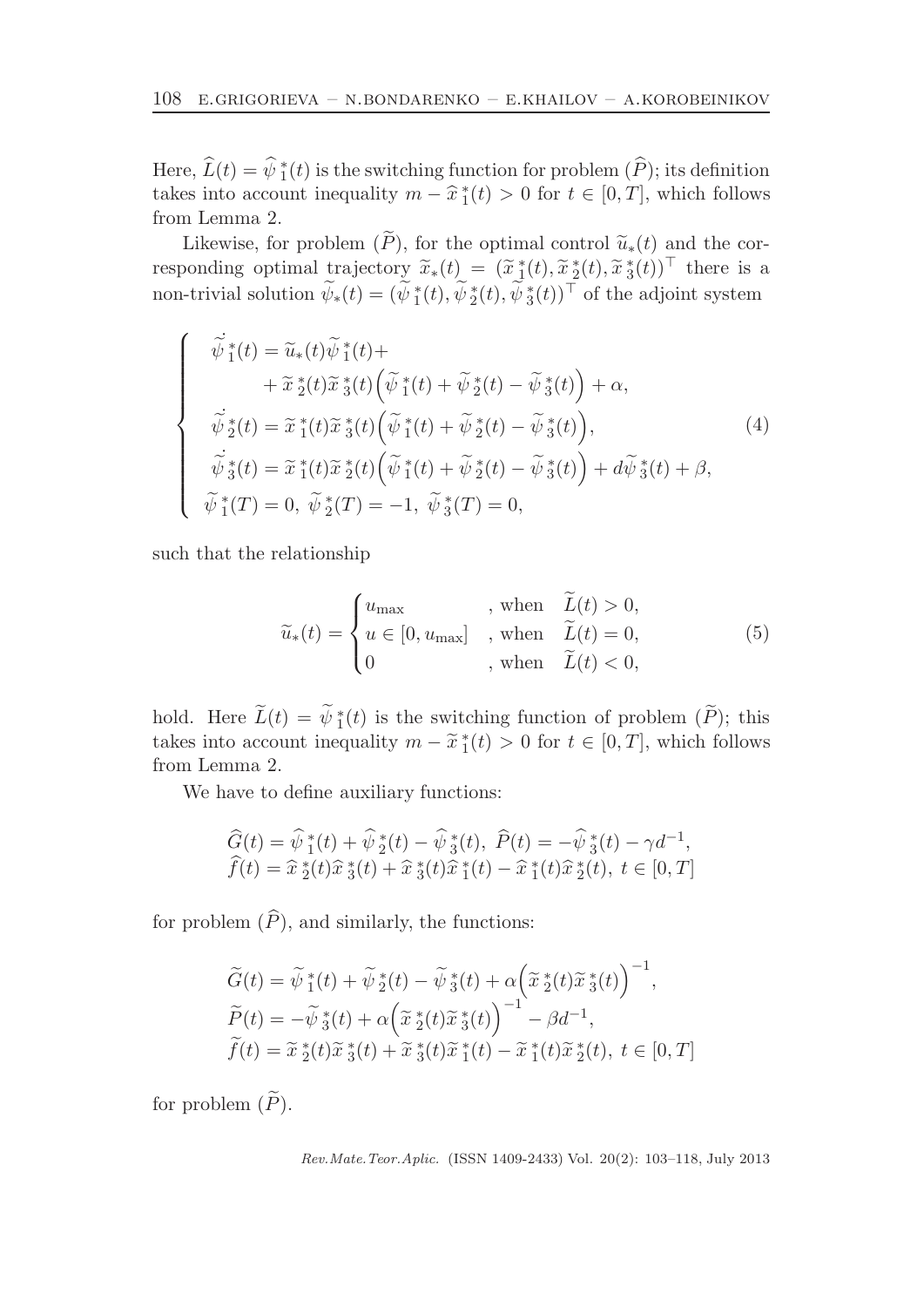Now the adjoint system (2) for problem  $(\widehat{P})$  can be reformulated as the following system of equations for the functions  $\widehat{L}(t)$ ,  $\widehat{G}(t)$ ,  $\widehat{P}(t)$ :

$$
\begin{cases}\n\dot{\hat{L}}(t) = \hat{u}_*(t)\hat{L}(t) + \hat{x}_2^*(t)\hat{x}_3^*(t)\hat{G}(t), t \in [0, T], \\
\dot{\hat{G}}(t) = \hat{u}_*(t)\hat{L}(t) + \hat{f}(t)\hat{G}(t) + d\hat{P}(t), \\
\dot{\hat{P}}(t) = -\hat{x}_1^*(t)\hat{x}_2^*(t)\hat{G}(t) + d\hat{P}(t), \\
\hat{L}(T) = 0, \ \hat{G}(T) = -1, \ \hat{P}(T) = -\gamma d^{-1}.\n\end{cases}
$$
\n(6)

Likewise, the adjoint system (4) for problem  $(\widetilde{P})$  can be now formulated as the system of equations for the functions  $\widetilde{L}(t)$ ,  $\widetilde{G}(t)$ ,  $\widetilde{P}(t)$ :

$$
\begin{cases}\n\dot{\tilde{L}}(t) = \tilde{u}_*(t)\tilde{L}(t) + \tilde{x}_2^*(t)\tilde{x}_3^*(t)\tilde{G}(t), t \in [0, T], \\
\dot{\tilde{G}}(t) = \tilde{u}_*(t)\tilde{L}(t) + \tilde{f}(t)\tilde{G}(t) + d\tilde{P}(t), \\
\dot{\tilde{P}}(t) = -\tilde{x}_1^*(t)\tilde{x}_2^*(t)\tilde{G}(t) + d\tilde{P}(t) + \alpha \tilde{x}_1^*(t)(\tilde{x}_2^*(t))^{-1}, \\
\tilde{L}(T) = 0, \tilde{G}(T) = -1 + \alpha \left(\tilde{x}_2^*(T)\tilde{x}_3^*(T)\right)^{-1}, \\
\tilde{P}(T) = \alpha \left(\tilde{x}_2^*(T)\tilde{x}_3^*(T)\right)^{-1} - \beta d^{-1}.\n\end{cases} (7)
$$

We use systems (6) and (7) for the analysis of the switching functions  $\widehat{L}(t)$ and  $\tilde{L}(t)$ , respectively.

## 5 Properties of the switching function for problem  $(\widehat{P})$

Analysis of the Cauchy problem (6) leads to the following Lemmas, which describe properties of the switching function  $L(t)$ .

**Lemma 3** The switching function  $\widehat{L}(t)$  is not zero on any finite subinterval in  $[0, T]$ .

**Remark 1.** By Lemma 3 and relationship (3), the optimal control  $\hat{u}_*(t)$ is a piecewise constant function, which takes values  $\{0, u_{\text{max}}\}.$ 

**Lemma 4** The switching function  $\widehat{L}(t)$  has at most two zeros on the interval  $[0, T]$ .

Remark 2. The proof of this assertion is conducted by arguments, which are similar to the arguments presented in [3, 1].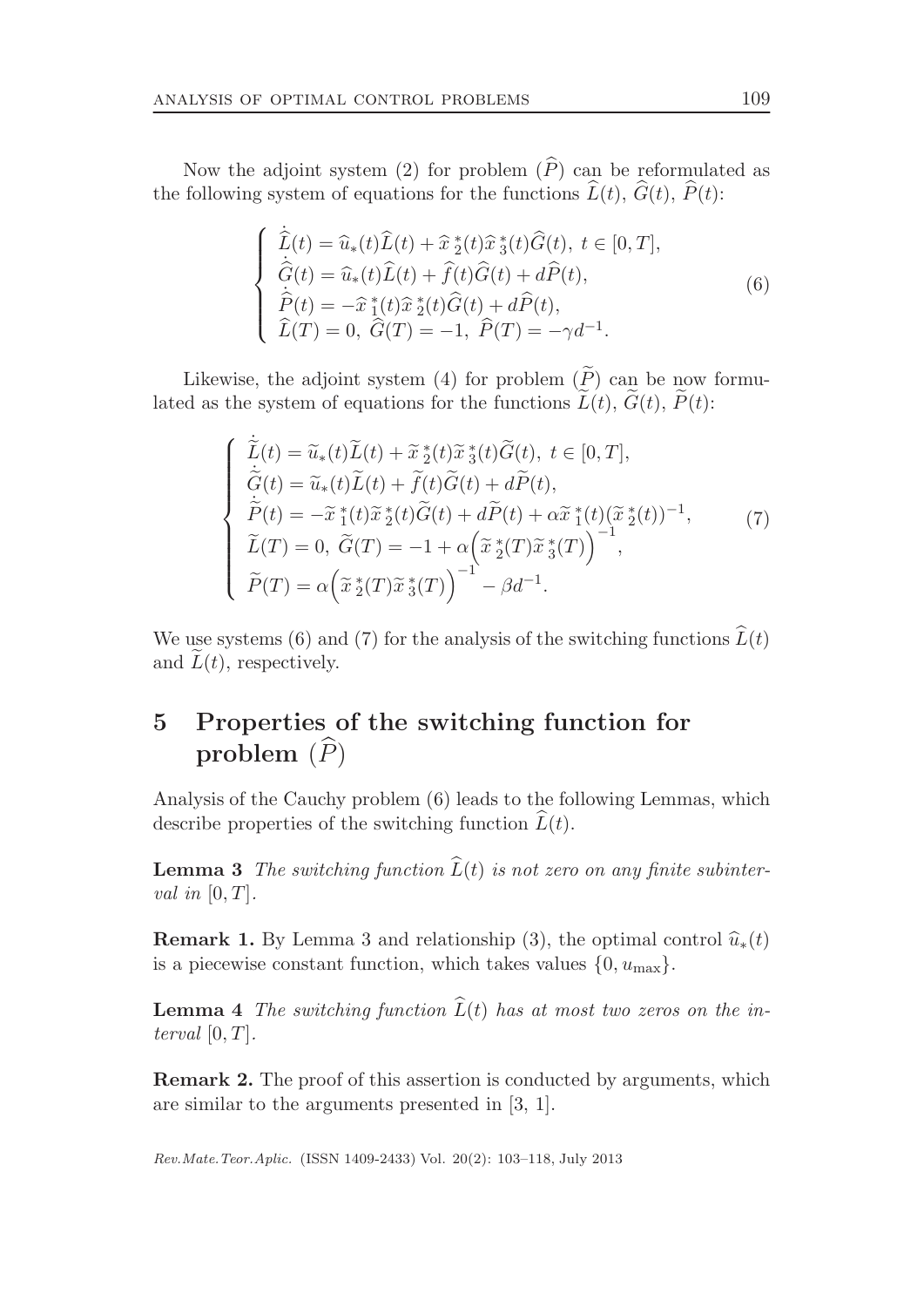**Lemma 5** There exists the value  $\theta \in [0, T)$ , such that the inequality  $\widehat{L}(t) > 0$  holds on the interval  $(\widehat{\theta}, T)$ .

**Remark 3.** It follows from Lemma 5 and relationship (3), that  $\hat{u}_*(t) =$  $u_{\text{max}}$  on the interval  $(\widehat{\theta}, T]$ . This implies that for problem  $(\widehat{P})$  the optimal control process must end with the maximum aeration rate.

## 6 Types of optimal control for problem  $(\widehat{P})$

Lemma 4, Remarks 1 and 3, relationship (3) and the initial conditions of system (6) enable us to make conclusions about possible types of optimal control  $\widehat{u}_*(t)$ .

**Theorem 1** For problem  $(\widehat{P})$ , the optimal control  $\widehat{u}_*(t)$  can be: either a constant function

$$
\widehat{u}_*(t) = u_{\text{max}}, \ t \in [0, T]; \tag{8}
$$

or a piecewise constant function with one switching of the type

$$
\widehat{u}_*(t) = \begin{cases}\n0 & , \text{ for } 0 \le t \le \widehat{\theta}_*, \\
u_{\text{max}} & , \text{ for } \widehat{\theta}_* < t \le T,\n\end{cases}
$$
\n(9)

where  $\theta_* \in (0, T)$  is the moment of switching.

## 7 Solving problem  $(\widehat{P})$

Problem  $(\widehat{P})$  can be solved using the following procedure. For an arbitrary value  $\theta \in [0, T]$  we define control  $u_{\theta}(t)$  as

$$
u_{\theta}(t) = \begin{cases} 0 & , \text{ for } 0 \le t \le \theta, \\ u_{\text{max}} & , \text{ for } \theta < t \le T. \end{cases}
$$
 (10)

It is easy to see that control  $u_{\theta}(t)$  defined in this way includes all possible types (8), (9) of the optimal control  $\hat{u}_*(t)$ .

System (1) can be integrated on interval [0, T] with control  $u_{\theta}(t)$ . The functions  $x_2^{\theta}(t)$  and  $x_3^{\theta}(t)$ , which correspond to this control, then should be substituted into functional  $J(u)$ . This yields a function

$$
\widehat{F}(\theta) = \widehat{J}(u_{\theta}), \ \theta \in [0, T],
$$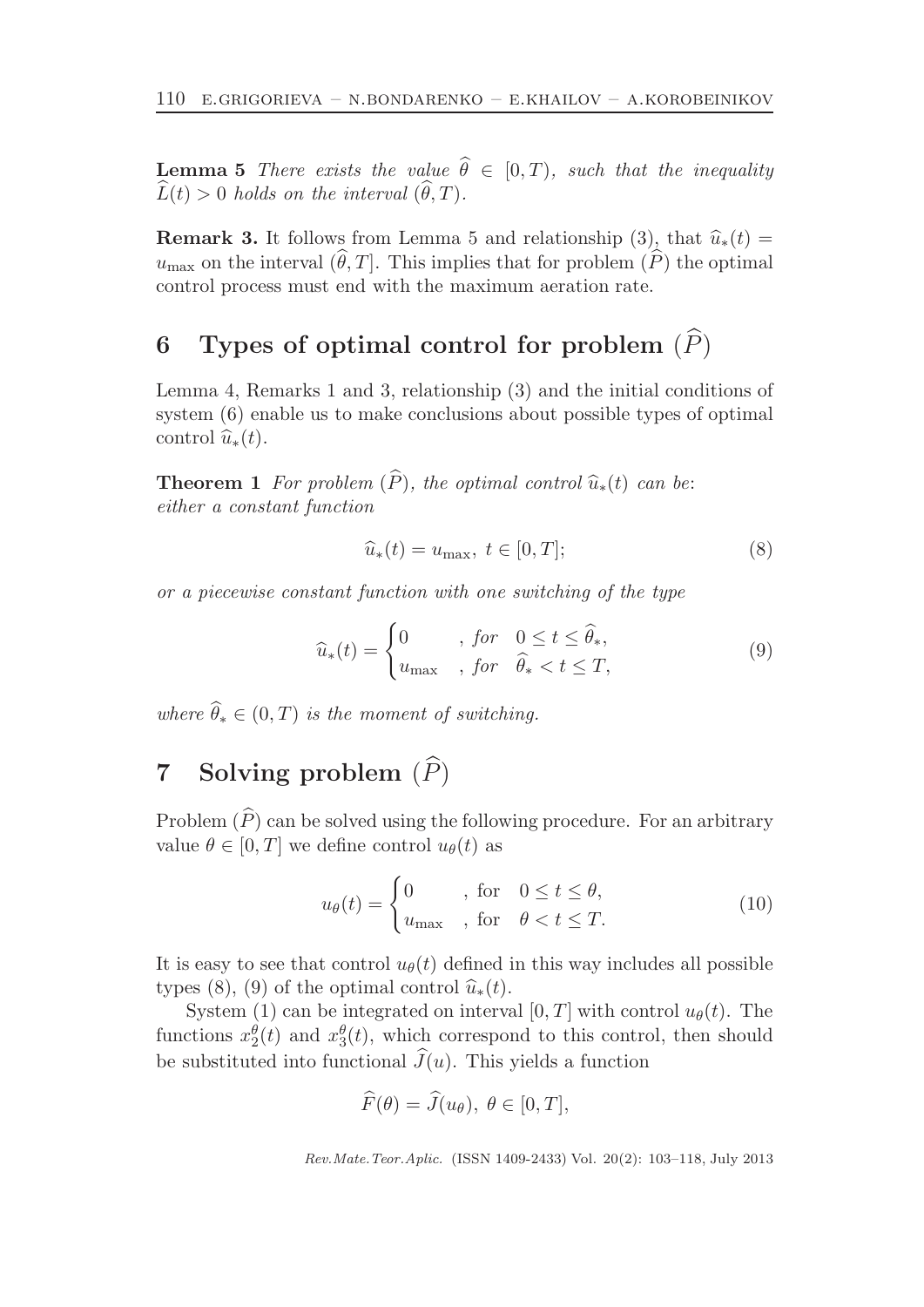which is a function of a single variable  $\theta \in [0, T]$ , and hence problem  $(P)$ is now reduced to a constrained minimization problem

$$
\widehat{F}(\theta) \to \min_{\theta \in [0,T]}.
$$
\n(11)

Methods for numerical solution of such problem are well-known [10]. We provide and discuss some numerical results in Section 11.

### 8 Properties of the switching function for problem  $(\widetilde{P})$

The analysis of the Cauchy problem (7) leads to the following conclusions about properties of the switching function  $L(t)$ .

**Lemma 6** The switching function  $\widetilde{L}(t)$  is not zero on any finite subinterval in  $[0, T]$ .

Remark 4. It is clear from Lemma 6 and relationship (5) that the optimal control  $\tilde{u}_*(t)$  is a piecewise constant function with values  $\{0, u_{\text{max}}\}.$ 

**Lemma 7** The switching function  $\tilde{L}(t)$  has at most three zeros on the interval  $[0, T]$ .

**Lemma 8** For  $\alpha > \tilde{x}^*_{\tilde{2}}(T)\tilde{x}^*_{\tilde{3}}(T)$  there exists the value  $\tilde{\theta} \in [0, T)$ , such that the inequality  $\widetilde{L}(t) > 0$  holds on the interval  $(\widetilde{\theta}, T)$ . For  $\alpha < \tilde{x}_{2}^{*}(T)\tilde{x}_{3}^{*}(T)$  there exists the value  $\tilde{\theta} \in [0, T)$ , such that the inequality  $\widetilde{L}(t) < 0$  is valid on the interval  $(\widetilde{\theta}, T)$ .

**Lemma 9** If  $\alpha = \tilde{x} * (T) \tilde{x} * (T)$ , then the behavior of the function  $\tilde{L}(t)$ depends on the value of  $(1 - \beta d^{-1})$ . If  $1 - \beta d^{-1} \leq 0$ , then there exists the value  $\theta \in [0, T)$ , such that the inequality  $L(t) < 0$  holds on the interval  $(\widetilde{\theta}, T)$ . If  $1 - \underline{\beta}d^{-1} > 0$ , then there exists the value  $\widetilde{\theta} \in [0, T)$ , such that the inequality  $\widetilde{L}(t) > 0$  is valid on the interval  $(\widetilde{\theta}, T)$ .

Remark 5. By Lemmas 8 and 9 and relationship (5), there is an interval  $(\theta, T]$ , such that, depending on values of  $\alpha$  and  $\beta$ , the optimal control  $\widetilde{u}_*(t)$  takes the value either 0, or  $u_{\text{max}}$ . This implies, that, in contrast to problem  $(P)$  (see Remark 3), for problem  $(P)$  the optimal process can end as at the maximum as at minimum aeration rate.

Remark 6. The proofs of Lemmas 6–9 are similar to the proofs of Lemmas 3–5.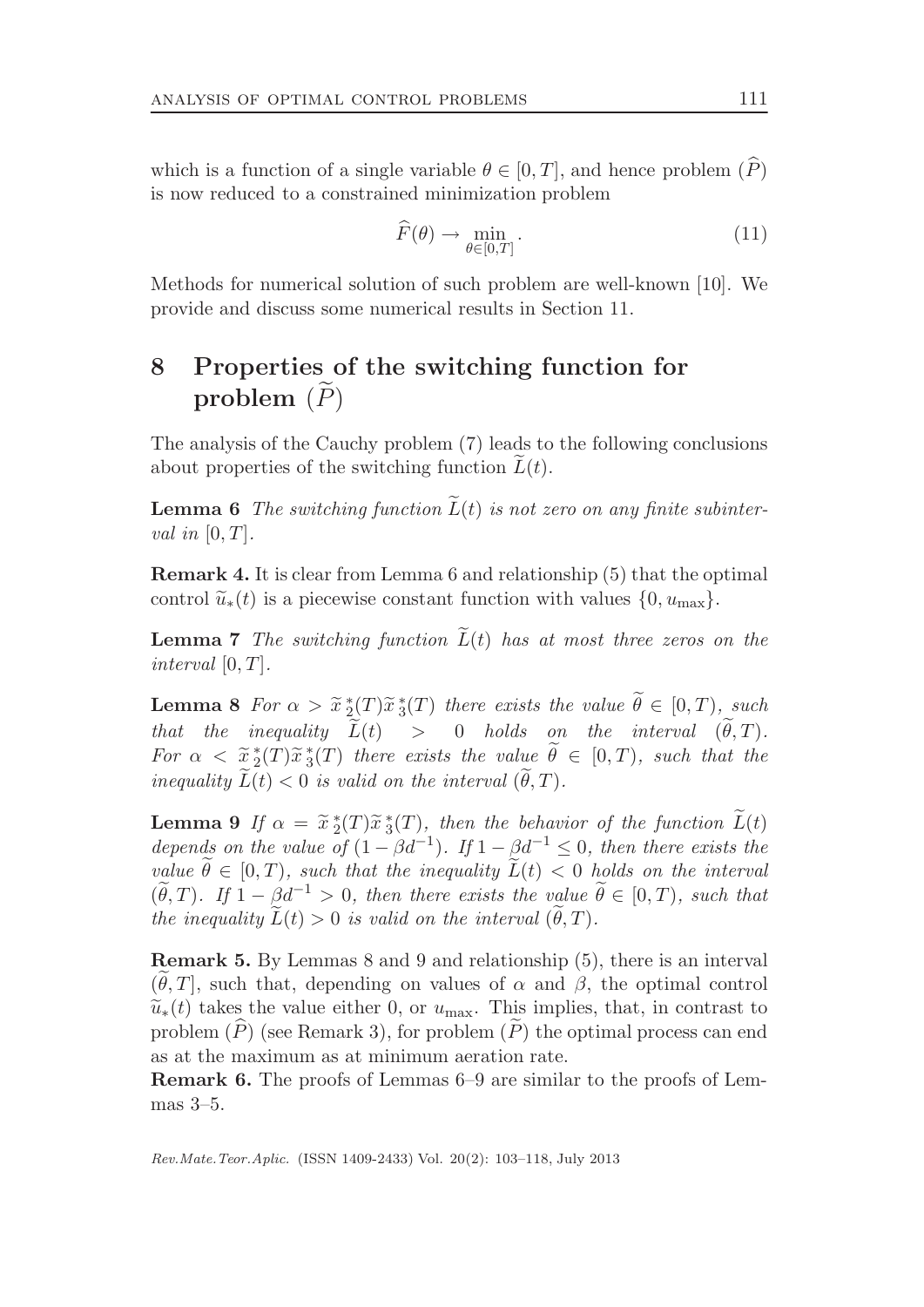## 9 Types of optimal control for problem  $(\widetilde{P})$

Lemma 7, Remarks 4 and 5, and relationship (5), together with the initial conditions of system (7), allow us to make conclusion about types of the optimal control  $\tilde{u}_*(t)$ , which are possible for problem  $(P)$ .

**Theorem 2** For problem  $(\widetilde{P})$ , the optimal control  $\widetilde{u}_*(t)$  can be: either a constant function of the type either

$$
\widetilde{u}_*(t) = 0, \ t \in [0, T], \tag{12}
$$

or

$$
\widetilde{u}_*(t) = u_{\text{max}}, \ t \in [0, T]; \tag{13}
$$

or a piecewise constant function with one switching of the type either

$$
\widetilde{u}_*(t) = \begin{cases} u_{\text{max}} & , \text{ for } 0 \le t \le \widetilde{\theta}_*, \\ 0 & , \text{ for } \widetilde{\theta}_* < t \le T, \end{cases}
$$
\n(14)

or

$$
\widetilde{u}_*(t) = \begin{cases}\n0 & , \text{ for } 0 \le t \le \widetilde{\theta}_*, \\
u_{\text{max}} & , \text{ for } \widetilde{\theta}_* < t \le T,\n\end{cases} \tag{15}
$$

where  $\theta_* \in (0,T)$  is the moment of switching; or a piecewise constant function with two switchings of the type either

$$
\widetilde{u}_*(t) = \begin{cases}\n0 & , \text{ for } 0 \le t \le \widetilde{\theta}_1^*, \\
u_{\text{max}} & , \text{ for } \widetilde{\theta}_1^* < t \le \widetilde{\theta}_2^*, \\
0 & , \text{ for } \widetilde{\theta}_2^* < t \le T,\n\end{cases} \tag{16}
$$

or

$$
\widetilde{u}_{*}(t) = \begin{cases}\nu_{\text{max}} & , \text{ for } 0 \leq t \leq \widetilde{\theta}_{1}^{*}, \\
0 & , \text{ for } \widetilde{\theta}_{1}^{*} < t \leq \widetilde{\theta}_{2}^{*}, \\
u_{\text{max}} & , \text{ for } \widetilde{\theta}_{2}^{*} < t \leq T,\n\end{cases} \tag{17}
$$

where  $\hat{\theta}_1^*, \hat{\theta}_2^* \in (0, T)$  are the moments of switching.

# 10 Solving problem  $(\widetilde{P})$

We now can describe a method of solving problem  $(\widetilde{P})$ . Let us define a set

$$
\Lambda = \Big\{\theta = (\theta_1, \theta_2, \theta_3) \in \mathbb{R}^3 : 0 \le \theta_1 \le \theta_2 \le \theta_3 \le T\Big\}.
$$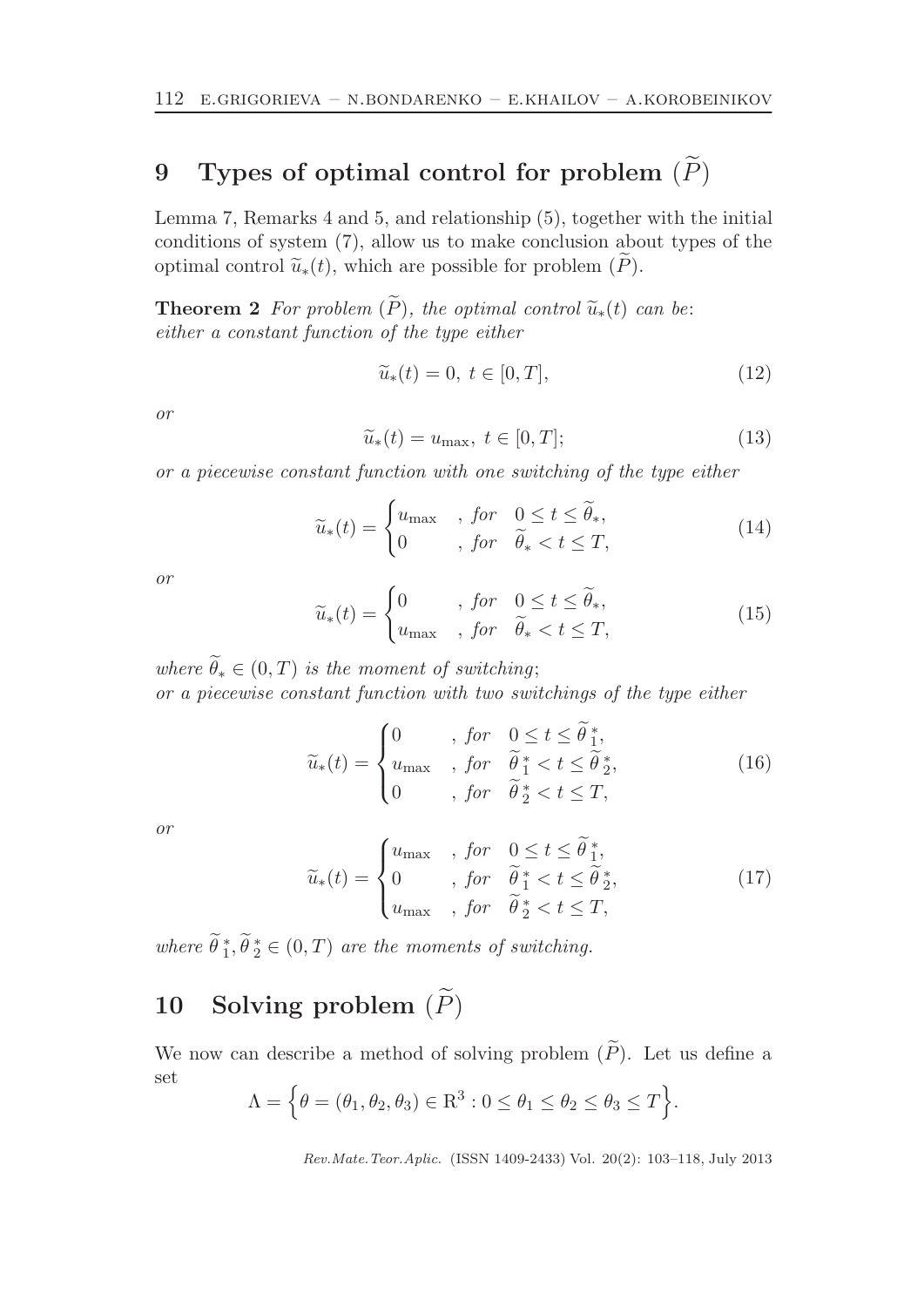For an arbitrary point  $\theta \in \Lambda$  we can define a control  $u_{\theta}(t)$  as

$$
u_{\theta}(t) = \begin{cases} 0 & , \text{ for } 0 \leq t \leq \theta_1, \\ u_{\text{max}} & , \text{ for } \theta_1 < t \leq \theta_2, \\ 0 & , \text{ for } \theta_2 < t \leq \theta_3, \\ u_{\text{max}} & , \text{ for } \theta_3 < t \leq T. \end{cases}
$$
(18)

It is easy to see that, assuming that the corresponding values  $\theta_1$ ,  $\theta_2$  and  $\theta_3$ are given, control  $u_{\theta}(t)$  includes all possible types (12)–(17) of the optimal control  $\widetilde{u}_*(t)$ .

We now substitute control  $u_{\theta}(t)$  into system (1) and integrate this system over interval [0, T]. This yields functions  $x_1^{\theta}(t)$ ,  $x_2^{\theta}(t)$  and  $x_3^{\theta}(t)$ , which correspond to this control, and which we then substitute into functional  $J(u)$ . The result is a function of three variables

$$
\widetilde{F}(\theta_1, \theta_2, \theta_3) = \widetilde{J}(u_{\theta}), \ (\theta_1, \theta_2, \theta_3) \in \Lambda.
$$

Problem  $(P)$  is now reduced to a problem of constrained minimizing

$$
\widetilde{F}(\theta_1, \theta_2, \theta_3) \to \min_{(\theta_1, \theta_2, \theta_3) \in \Lambda},
$$
\n(19)

which can be solved by the same methods as the problem (11).

#### 11 Numerical results

The following examples demonstrate the methods of solving problems  $(\widehat{P})$ , (P), which were described above.

Example 1. (E-1) The initial conditions and parameters of system (1) are:

$$
x_1^0 = 1.0000
$$
,  $x_2^0 = 1.0000$ ,  $x_3^0 = 1.0000$ ,  
\n $m = 2.0000$ ,  $d = 1.0000$ ,  $u_{\text{max}} = 4.0000$ ,  $T = 1.0000$ .

**Example 2.** ( $E-2$ ) The initial conditions and parameters of system  $(1)$ are:

$$
x_1^0 = 0.0002
$$
,  $x_2^0 = 30.0000$ ,  $x_3^0 = 0.0300$ ,  
\n $m = 0.0050$ ,  $d = 0.2400$ ,  $u_{\text{max}} = 4.0000$ ,  $T = 6.0000$ .

**Example 3.** ( $E-3$ ) The initial conditions and parameters of system  $(1)$ are:

$$
x_1^0 = 0.0019
$$
,  $x_2^0 = 2.4980$ ,  $x_3^0 = 0.0874$ ,  
\n $m = 0.0480$ ,  $d = 0.2400$ ,  $u_{\text{max}} = 4.0000$ ,  $T = 12.0000$ .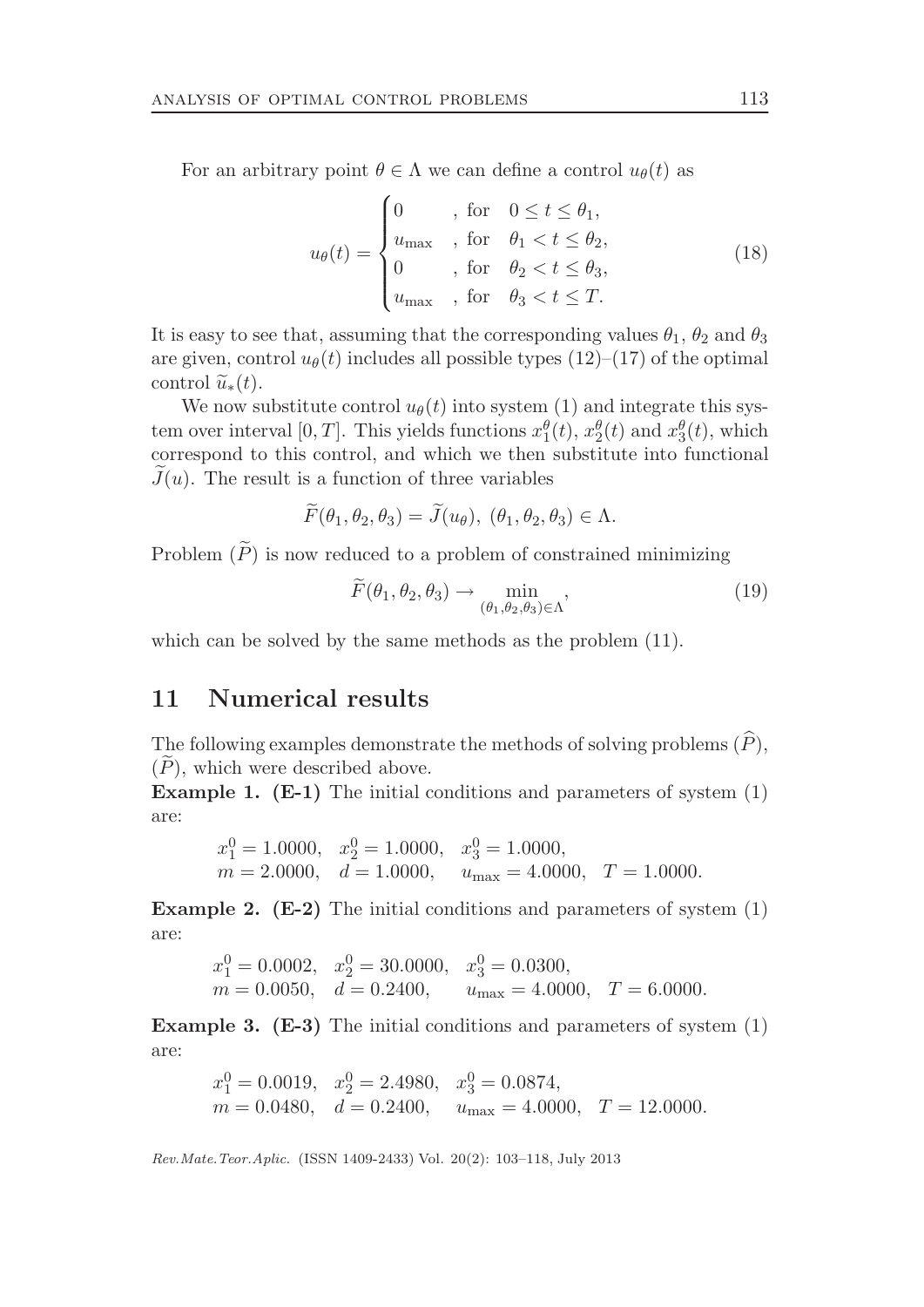Numerical solutions of problem (11) for Examples 1–3 are shown in Table 1. Here  $\theta_*$  is the moment of switching of the piecewise constant optimal control  $u^*_{\theta}(t) = u_*(t)$ , defined by formula (10);  $\widehat{J}_*$  is the minimum value of the functional  $J(u)$  and simultaneously the minimum of the function  $\widehat{F}(\theta)$  of the problem (11).

|       | $\gamma = 0.005$     | $\gamma=0.5$             | $\gamma = 2.5$           | $\gamma = 5.0$           | $\gamma = 10.0$          |
|-------|----------------------|--------------------------|--------------------------|--------------------------|--------------------------|
| $E-1$ | $\theta_* = 0.000$   | $\theta_* = 0.000$       | $\theta_* = 0.413$       | $\theta_* = 0.663$       | $\theta_* = 0.818$       |
|       | $\hat{J}_* = 0.2242$ | $\widehat{J}_* = 0.7004$ | $\widehat{J}_* = 2.5572$ | $\widehat{J}_* = 4.6998$ | $\widehat{J}_* = 8.9063$ |
| $E-2$ | $\theta_* = 0.000$   | $\theta_* = 2.600$       | $\theta_* = 5.382$       | $\theta_* = 5.658$       | $\theta_* = 5.814$       |
|       | $J_* = 29.9849$      | $J_* = 30.0459$          | $\hat{J}_* = 30.2395$    | $J_* = 30.4794$          | $\hat{J}_* = 30.9591$    |
| $E-3$ | $\theta_* = 0.000$   | $\theta_* = 8.592$       | $\theta_* = 11.352$      | $\theta_* = 11.640$      | $\theta_* = 11.808$      |
|       | $J_* = 2.4424$       | $J_* = 2.6692$           | $J_* = 3.3639$           | $J_* = 4.2311$           | $J_* = 5.9654$           |

**Table 1:** Results of solving of problem  $(\widehat{P})$  for Examples 1–3.

Numerical solutions of problem (19) for Examples 1–3 are shown in Table 2. Here  $\theta_1^*, \theta_2^*, \theta_3^*$  are the moments of switching of the piecewise constant optimal control  $u^*_{\theta}(t) = u_*(t)$ , defined by formula (18);  $\widetilde{J}_*$  is the minimum value of the functional  $J(u)$  and simultaneously the minimum of the function  $\widetilde{F}(\theta_1, \theta_2, \theta_3)$  of the problem (19).

|       | $\alpha = 0.001$      | $\alpha = 0.001$      | $\alpha = 0.5$           | $\alpha = 2.5$           | $\alpha = 5.0$        |
|-------|-----------------------|-----------------------|--------------------------|--------------------------|-----------------------|
|       | $\beta = 5.0$         | $\beta = 50.0$        | $\beta = 5.0$            | $\beta = 50.0$           | $\beta = 100.0$       |
| E-1   | $\theta_1^* = 0.000$  | $\theta_1^* = 0.000$  | $\theta_1^* = 0.000$     | $\theta_1^* = 0.000$     | $\theta_1^* = 0.000$  |
|       | $\theta_2^* = 0.000$  | $\theta_2^* = 0.000$  | $\theta_2^* = 0.000$     | $\theta_2^* = 0.000$     | $\theta_2^* = 0.000$  |
|       | $\theta^*_3 = 0.660$  | $\theta^*_3 = 0.950$  | $\theta_{3}^{*} = 1.000$ | $\theta_{3}^{*} = 1.000$ | $\theta^*_3 = 1.000$  |
|       | $J_* = 4.6582$        | $J_* = 42.2092$       | $J_* = 43.9751$          | $J_* = 87.4041$          | $J_* = 87.4041$       |
| $E-2$ | $\theta_1^* = 0.000$  | $\theta_1^* = 0.000$  | $\theta_1^* = 0.000$     | $\theta_1^* = 0.000$     | $\theta_1^* = 0.000$  |
|       | $\theta_2^* = 0.000$  | $\theta_2^* = 0.000$  | $\theta_2^* = 0.000$     | $\theta_2^* = 0.000$     | $\theta_2^* = 0.000$  |
|       | $\theta^*_3 = 5.640$  | $\theta^*_3 = 5.940$  | $\theta_3^* = 6.000$     | $\theta^*_3 = 6.000$     | $\theta^*_3 = 6.000$  |
|       | $J_* = 30.4817$       | $J_* = 34.8297$       | $J_* = 30.4829$          | $J_* = 34.8304$          | $J_* = 39.6610$       |
| $E-3$ | $\theta_1^* = 0.000$  | $\theta_1^* = 0.000$  | $\theta_1^* = 0.000$     | $\theta_1^* = 0.000$     | $\theta_1^* = 0.000$  |
|       | $\theta_2^* = 0.000$  | $\theta_2^* = 0.000$  | $\theta_2^* = 0.000$     | $\theta_2^* = 0.000$     | $\theta_2^* = 0.000$  |
|       | $\theta^*_3 = 11.520$ | $\theta^*_3 = 11.760$ | $\theta^*_3 = 11.760$    | $\theta^*_3 = 11.760$    | $\theta^*_3 = 11.760$ |
|       | $J_* = 4.1973$        | $J_* = 19.5011$       | $J_* = 4.2039$           | $J_* = 19.5338$          | $J_* = 36.5708$       |

**Table 2:** Results of solving of problem  $(\widetilde{P})$  for Examples 1–3.

Numerical experiments for problem  $(\widehat{P})$  showed that for Examples 1– 3 the corresponding optimal control  $\hat{u}_*(t)$  is either constant function, or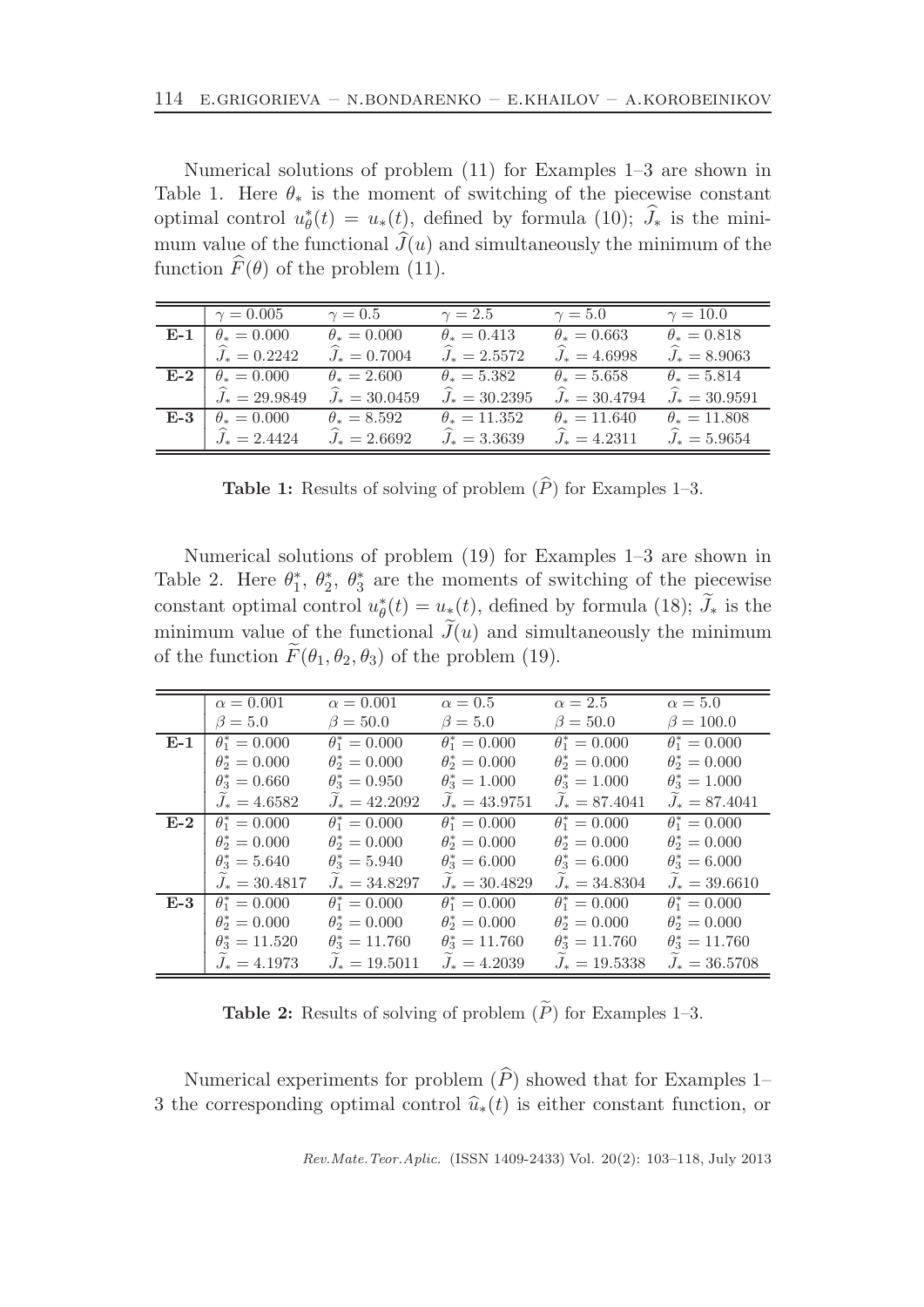piecewise constant function with one switching of the types (8), (9). Analogical experiments for problem  $(P)$  showed that for Examples 1–3 the corresponding optimal control  $\tilde{u}_*(t)$  is either constant function, or piecewise constant function with one switching of the types (12), (15).

In Figures 1-4 for Example 2 the graphs of the optimal controls  $\hat{u}_*(t)$ ,  $\widetilde{u}_*(t)$  are presented for different values of constants  $\gamma$  and  $\alpha$ ,  $\beta$ , respectively.



**Figure 1:** Optimal control  $\hat{u}_*(t)$  for  $\gamma = 0.005$ .



**Figure 2:** Optimal control  $\hat{u}_*(t)$  for  $\gamma = 0.5$ .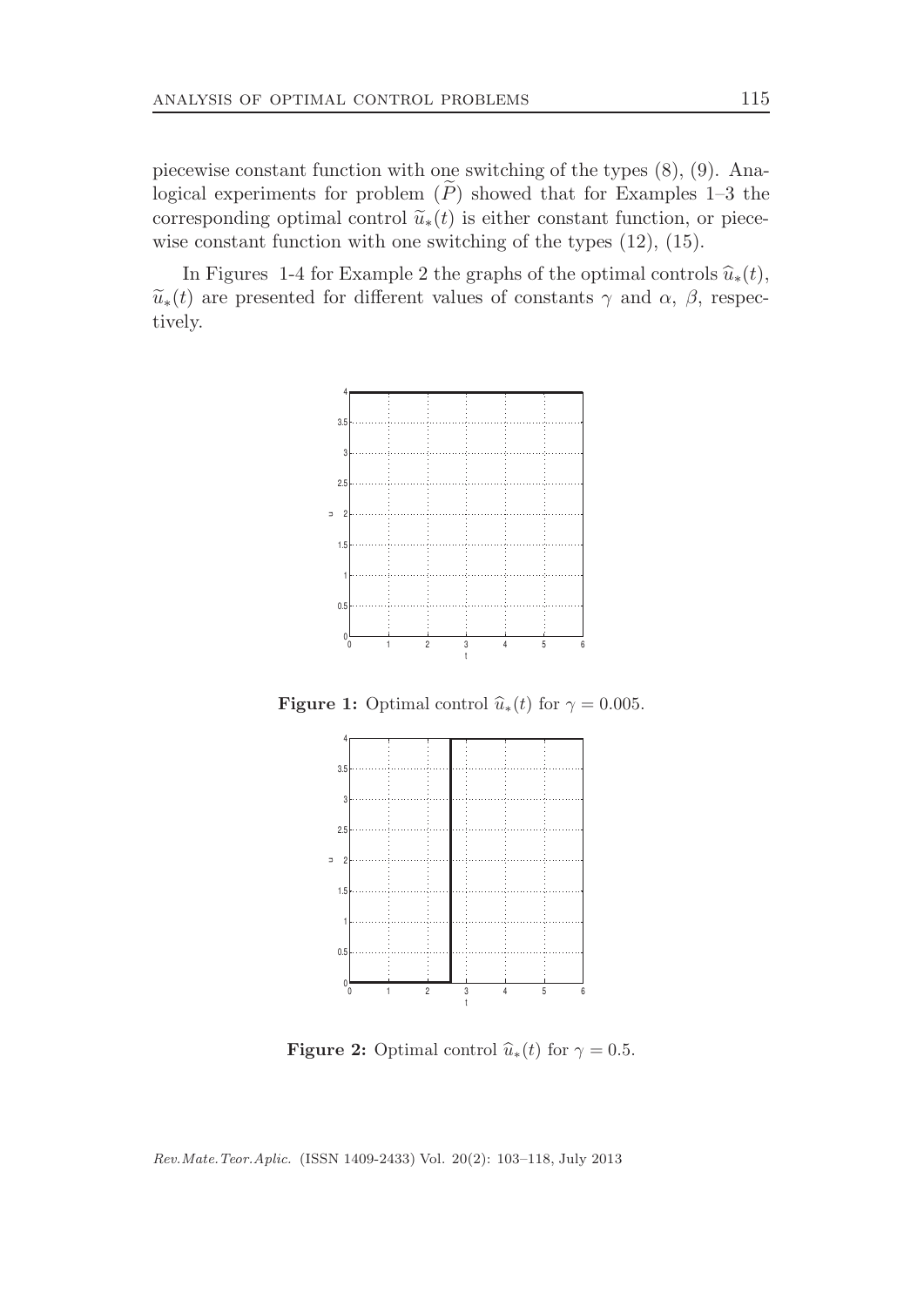

**Figure 3:** Optimal control  $\tilde{u}_*(t)$  for  $\alpha = 0.001$ ,  $\beta = 5.0$ .



**Figure 4:** Optimal control  $\tilde{u}_*(t)$  for  $\alpha = 0.5$ ,  $\beta = 5.0$ .

### 12 Conclusion

In this paper we consider two optimal control problems for a nonlinear three-dimensional system of ordinary differential equation that model the process of wastewater biotreatment. The objective functionals define either the weighted sum of the concentration of pollutant at the end of the time interval and the cumulative biomass throughout the interval, or the weighted sum of the pollutant at the end of the time interval and the cumulative biomass and oxygen throughout the interval. The Pon-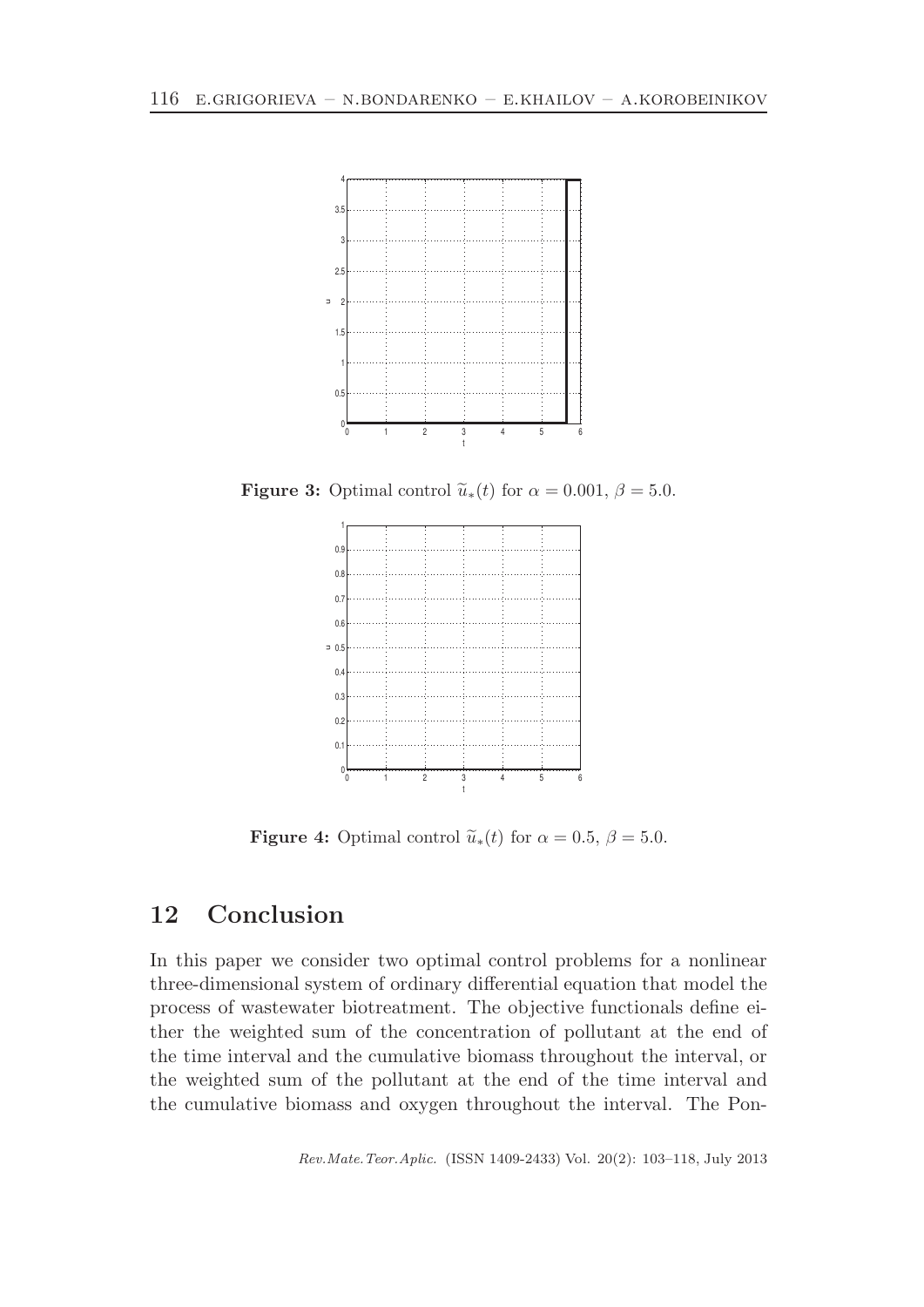tryagin Maximum Principle enables us to establish the structure of the optimal controls for these problems and to simplify the problems to a finite-dimensional constrained minimization. Results of numerical experiments demonstrate the optimal aeration rates at different parameters of the model.

### References

- [1] Bondarenko, N.V.; Grigorieva, E.V.; Khailov, E.N. (2010) "Attainable set of three-dimensional nonlinear system describing the wastewater treatment process", in: Yu.S. Osipov & A.V. Kryazhimskii (Eds.) Problems of Dynamical Control, 5, MAX Press, Moscow: 28– 41.
- [2] Gomez, J.; de Gracia, M.; Ayesa, E.; Garcia-Heras, J.L. (2007) "Mathematical modelling of autothermal thermophilic aerobic digesters", Water Research 41(5): 959–968.
- [3] Grigorieva, E.; Bondarenko, N.; Khailov, E.; Korobeinikov, A. (2012) "Finite-dimensional methods for optimal control of autothermal thermophilic aerobic digestion", in: K.Y. Show & X. Guo (Eds.) *Indus*trial Waste, InTech, Croatia: 91–120.
- [4] Grigorieva, E.V.; Bondarenko, N.V.; Khailov, E.N.; Korobeinikov, A. (2012) "Three-dimensional nonlinear control model of wastewater biotreatment", Neural, Parallel, and Scientific Computations 20: 23– 36.
- [5] Grigorieva, E.V.; Khailov, E.N.; Korobeinikov, A. (2012) "Reduction of the operation cost via optimal control of an industrial wastewater biotreatment process", in: http://jointmathematicsmeetings.org/amsmtgs/2138 abstracts /1077-g5-1378.pdf.
- [6] Krasnov, K.S.; Vorob'ev, N.K.; Godnev, I.N.; et al. (1995) Physical Chemestry 2. Vysshaya Shkola, Moscow.
- [7] Lee, E.B.; Marcus, L. (1967) Foundations of Optimal Control Theory. John Wiley & Sons, New York.